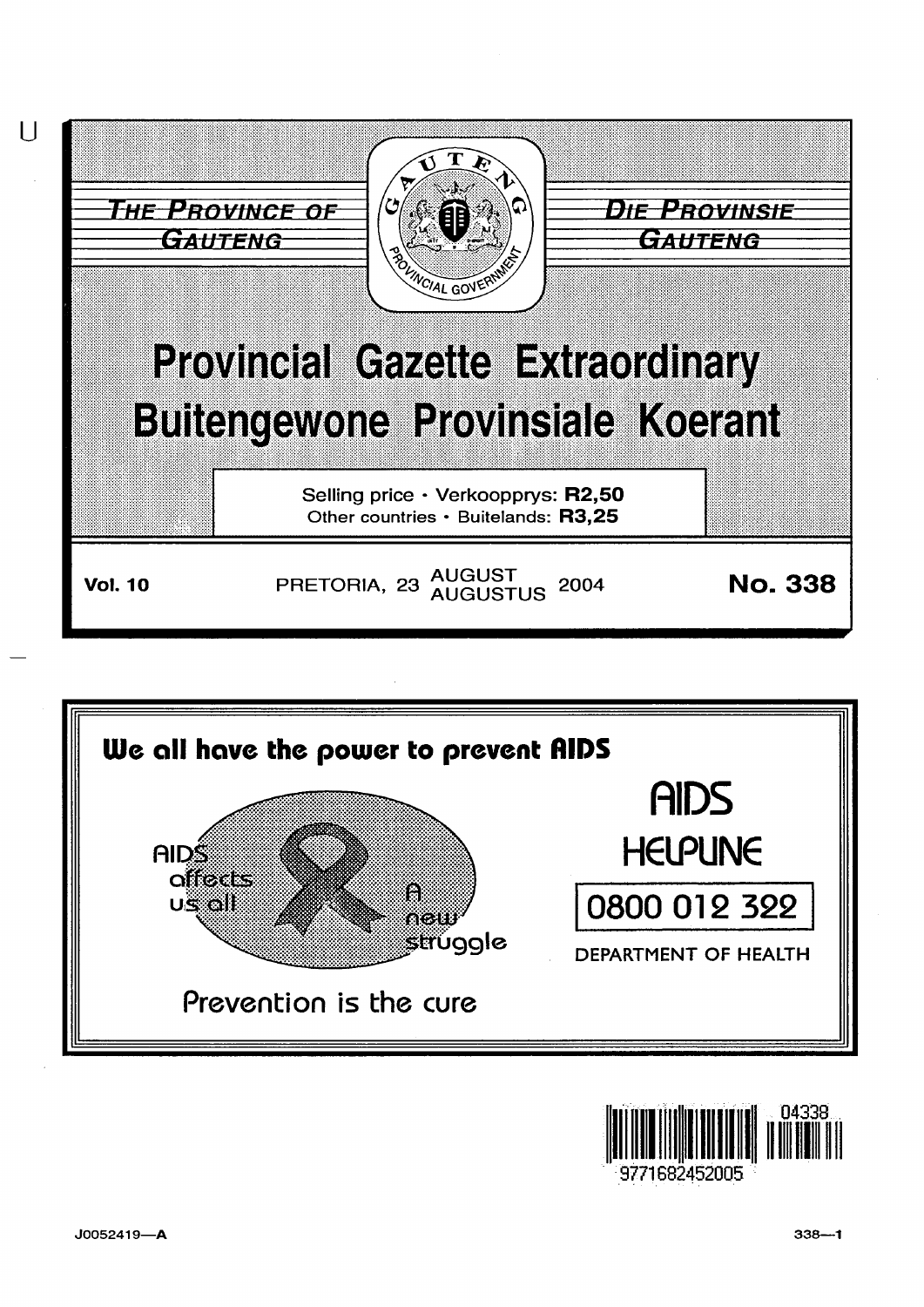# **CONTENTS • INHOUD**

No. Page Gazette No. No.

#### **GENERAL NOTICE**

2760 Gauteng Gambling Act (4/1995): Hearing by the Gauteng Gambling Board in respect of application for licences ...... 3 338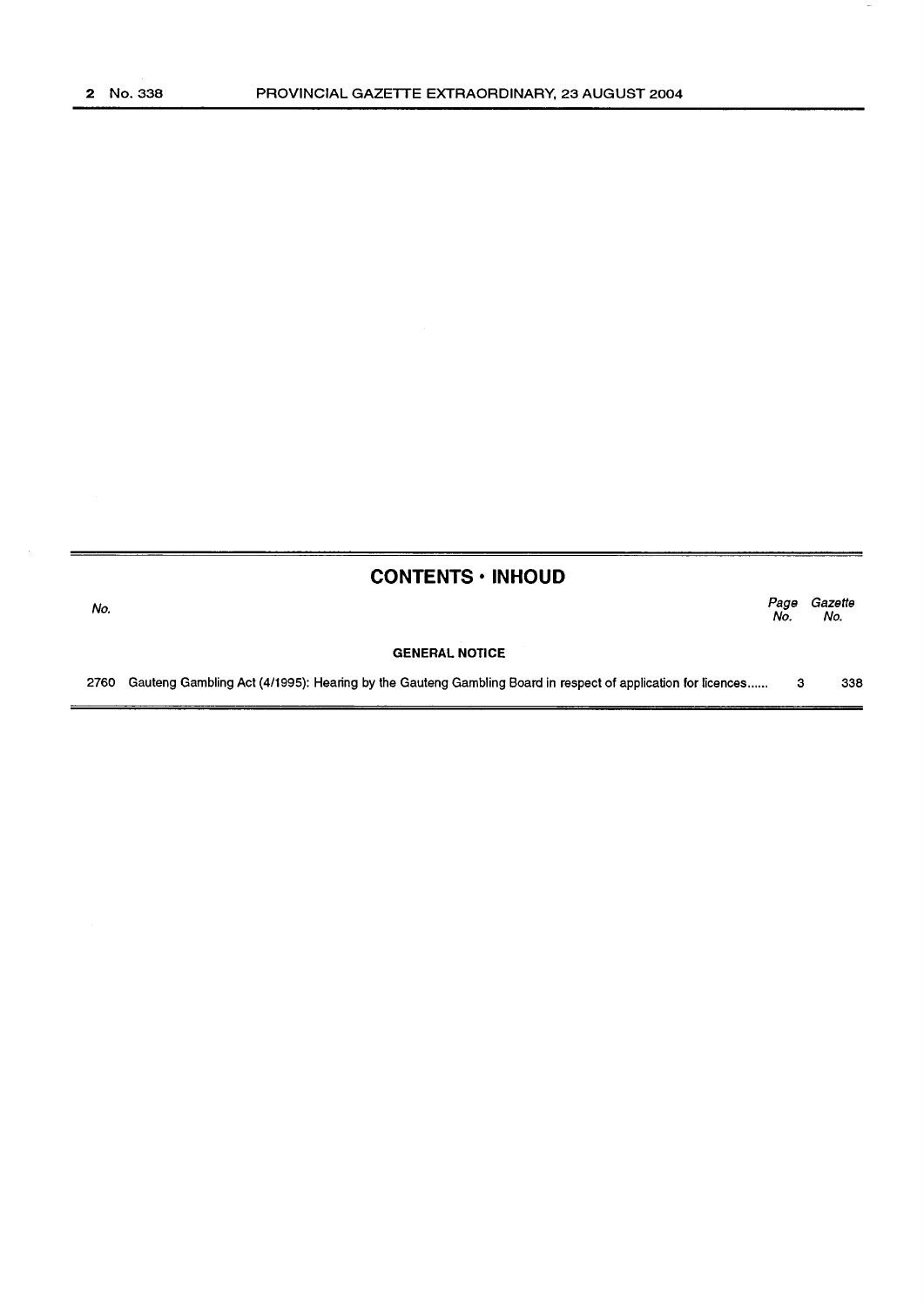## GENERAL NOTICE

#### NOTICE 2760 OF 2004

### GAUTENG GAMBLING ACT, NO 4 OF 1995 HEARING OF APPLICATIONS

## HEARING BY THE GAUTENG GAMBLING BOARD IN RESPECT OF APPLICATIONS FOR LICENCES

Notice is hereby given in terms of Section 27 read with Section 20 (1} {a) and (b), of the Gauteng Gambling Act, No 4 of 1995, as amended ("The Act") that a public hearing will be held at 1256 Heuwel Avenue, Centurion on 26 August 2004 at 14:00 In respect of the following applications received in terms of the Act.

# Application by Phumelela for amendment of licence to appoint the following agents in Gauteng

- 1. Name of Agent: Betting World (Pty) Ltd Agency Outlet Address: Carnival City Casino, cnr Century and Elsburg Roads, Brakpan
- 2.. Name of Agent: Betting World (Pty) Ltd Agency Outlet Address: Caesars Gauteng Casino, 64 Jones Road, Jet Park, Kempton Park
- 3. Name of Agent: Betting World (Pty) Ltd Agency Outlet Address: Gold Reef City Casino, 1211 Ormonde Ext 30, Northern Parkway